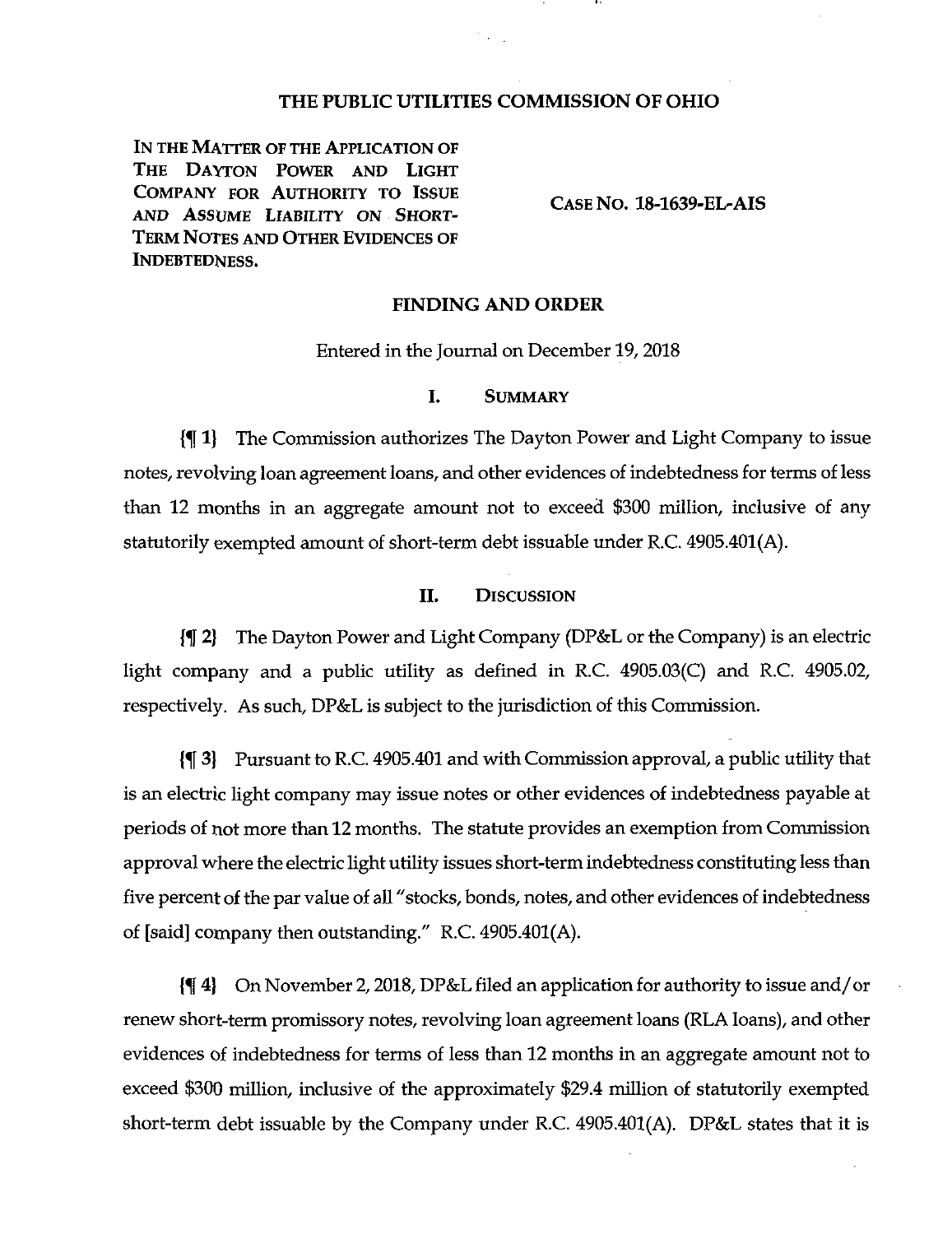requesting Commission authorization for \$300 million of short-term borrowing authority for the calendar year 2019, an amount that is less than or equal to the amount requested by the Company and approved by the Commission for each of the past 12 years. The Company notes that its current authority to issue notes and RLA loans expires on December 31,2018. In support of its application, DP&L provides its income statement, cash flow statement, and balance sheet as of June 30, 2018.

5) On November 30, 2018, Staff filed its review and recommendation regarding DP&L's application. Staff notes that the Company proposes to use the proceeds from the debt to repay long-term debt and for other general corporate purposes. Additionally, the Company is forecasting an operation and maintenance budget of \$165 million for 2019 and believes the requested authority ensures preparation for unexpected disruptions in cash flow and for the reliable provision of service. Staff further explains that, with the Company's current ability to increase the size of its unsecured, revolving credit facility to approximately \$275 million, DP&L anticipates that its credit facility will sufficiently meet potential liquidity needs in its regulated business and create refinancing opportunities. Finally, Staff relays that, in 2018 and subsequent years, DP&L expects to satisfy all of its cash needs with a combination of operational cash and funds from debt financing as internal liquidity needs and market conditions warrant. Staff asserts that the requested authority appears reasonable as described by the Company and recommends its approval.

6) Having considered the Company's application and Staff's review and recommendation, the Commission finds that the application is reasonable and should be approved. Thus, DP&L is authorized to issue notes, RLA loans, and other evidences of indebtedness for terms of less than 12 months in an aggregate amount not to exceed \$300 million, inclusive of the statutorily exempted amount of short-term debt issuable by the Company under R.C. 4905.401(A). Additionally, the Commission finds that it is unnecessary to hold a hearing in this matter.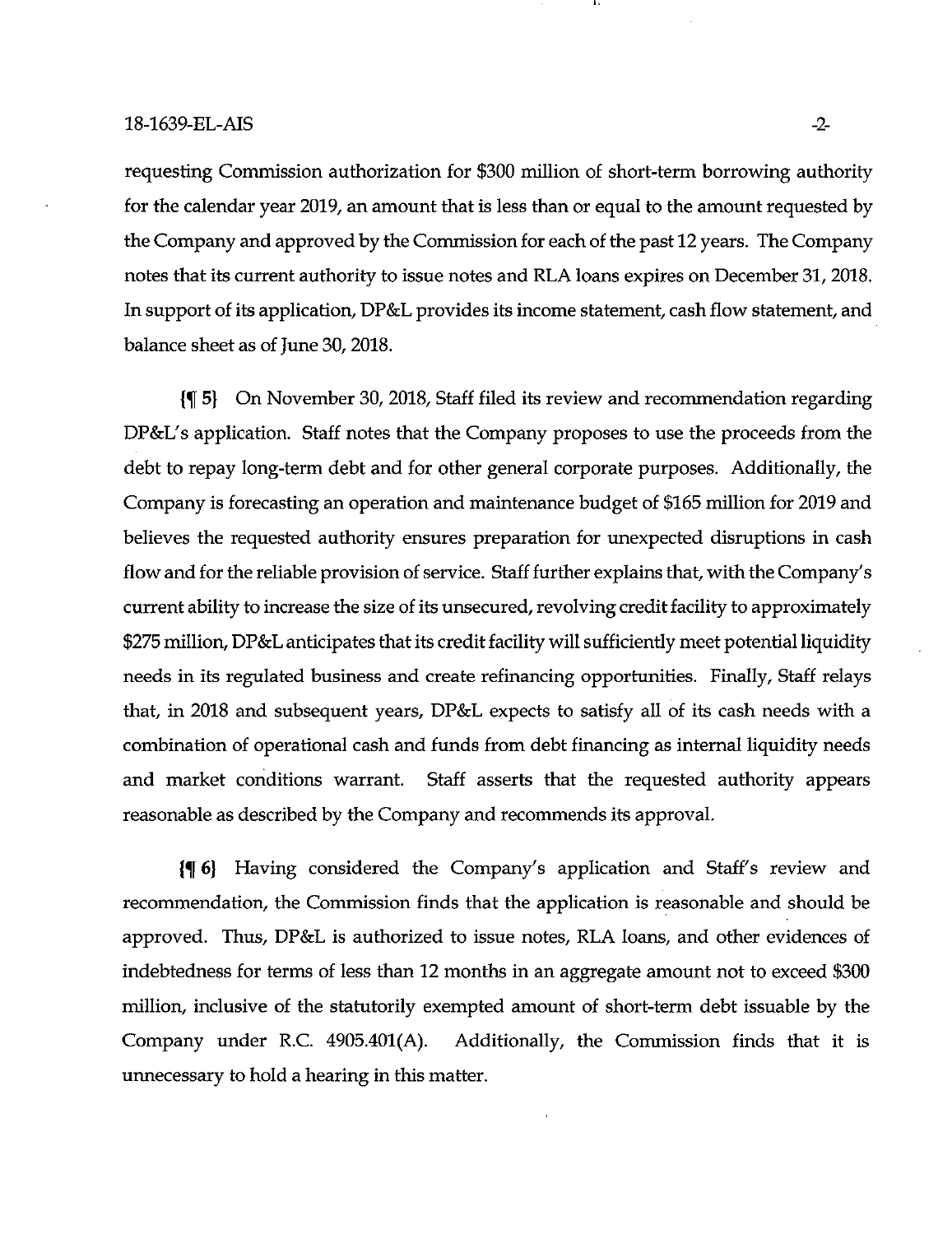#### III. **ORDER**

 $\{\P\}$  It is, therefore,

{f 8} ORDERED, That DP&L's application be approved and DP&L be authorized to issue notes, revolving loan agreement loans, and other evidences of indebtedness for terms of less than 12 months up to \$300 million, inclusive of any statutorily exempted amount of short-term debt issuable by DP&L, through December 31, 2019. It is, further,

(If 9} ORDERED, That the authorization granted by this Finding and Order shall not be construed as limiting the Commission's determination of the appropriateness of DP&L's future long-term security offerings issued wholly or in part for the purpose of retiring its outstanding short-term evidences of indebtedness. It is, further,

10) ORDERED, That nothing in this Finding and Order be construed to imply any guaranty or obligation asto the unsecured notes and other evidences of indebtedness or the associated interest on the part of the state of Ohio. It is, further,

{f 11} ORDERED, That nothing in this Finding and Order be deemed to be binding upon the Commission in any future proceedings or investigation involving the justness or reasonableness of any rate, charge, rule, or regulation of DP&L. It is, further.